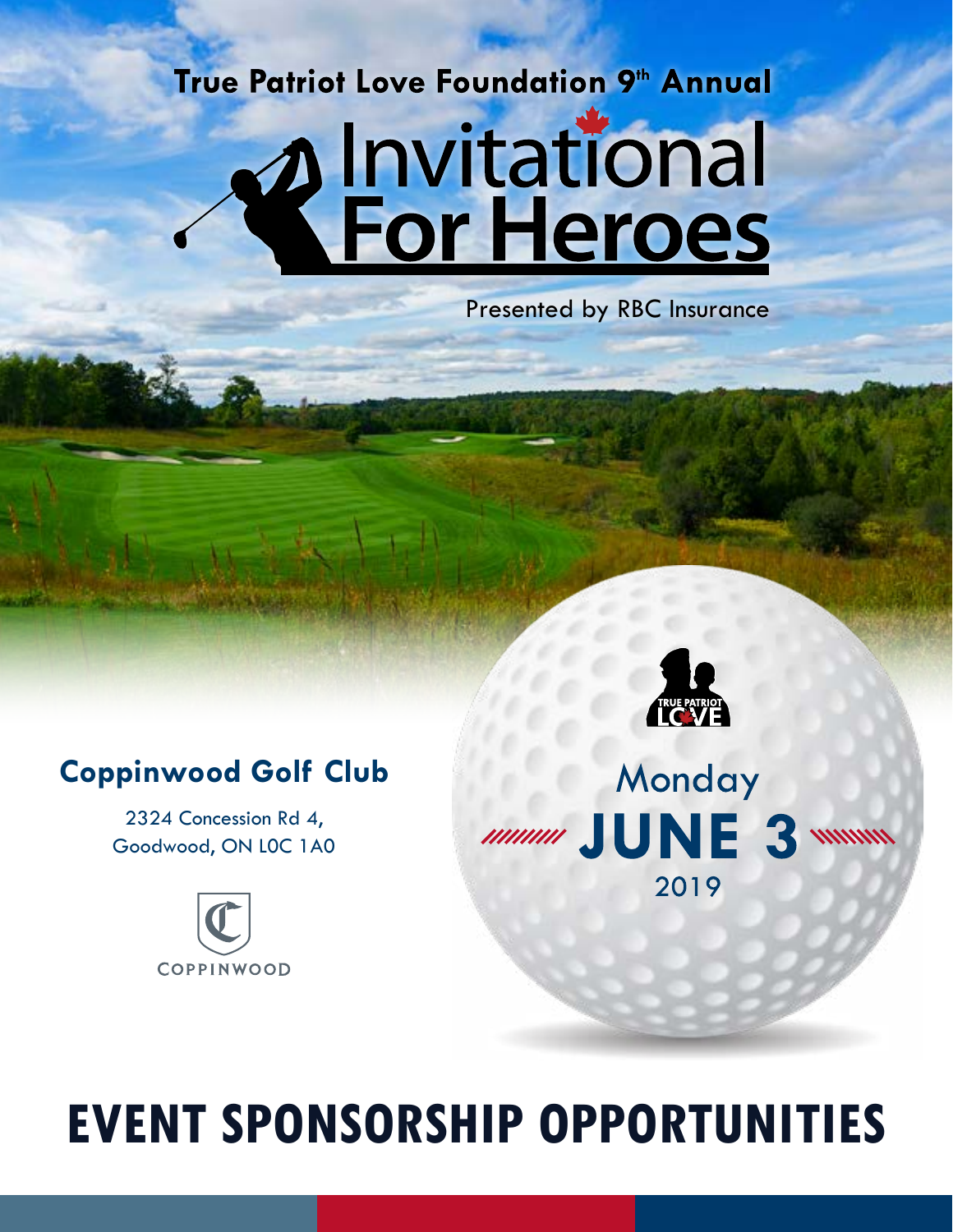

### **Event Sponsorship Opportunities**

## **9TH ANNUAL INVITATIONAL FOR HEROES PRESENTING SPONSOR** | \$25,000

Monday, June 3, 2019 | Coppinwood Golf Club | Goodwood, Ontario



Join us on Monday, June 3, 2019 at one of Canada's finest golf courses for our **9th Annual Invitational for Heroes** golf tournament presented by RBC Insurance, where we'll raise critical funds for our brave men and women in uniform, and the families that support them. The day will feature special guests, great prizes and a gourmet BBQ lunch, followed by the 19th Hole Reception, where guests can mingle and connect over food and refreshments.

Since 2011, more than \$1.4 million has been raised through our annual golf tournament, helping change the lives of countless military and Veteran families in need.

> Director, Expedition & Events True Patriot Love Foundation T: 64[7.292.4316](mailto:tel:647.292.4316?subject=) E: [mspencer@truepatriotlove.com](mailto:mspencer%40truepatriotlove.com?subject=Golf%20Tournament%20Inquiry%20from%20Sponsorship%20Package)

- references to the golf tournament
- Logo recognition on a gift to be distributed to all golfers
- Verbal recognition as the Presenting Sponsor prior to tee-off and from the podium at the event reception
- Custom signage and recognition at registration
- Logo recognition on event signage
- Sponsorship of one hole on the course (including tee signage)
- Additional branding opportunities or on-site activations to be negotiated
- Logo recognition on the True Patriot Love event webpage with link to company website
- Mention on True Patriot Love social media channels and in e-newsletter
- Name recognition in True Patriot Love's Annual Report
- Two (2) foursomes, including:
	- $\triangleright$  Green fees and power carts
	- Use of practice facilities
	- $\triangleright$  Food and refreshments available throughout the day
	-

True Patriot Love Foundation is a national charity that is changing the lives of military and Veteran families across Canada. By funding programs that support mental health, physical rehabilitation, transition to life after service, and the unique needs of children and families, we have helped 25,000 military and Veteran families in need over the past decade through more than 750 community-based programs. In addition, True Patriot Love contributes to advancements in research and technology through our \$5 million commitment to the Canadian Institute for Military and Veterans Health Research (Queen's University).

#### **FOR MORE INFORMATION ABOUT SPONSORSHIP OPPORTUNITIES AND FOURSOMES, PLEASE CONTACT:**

#### **Myles Spencer**

*True Patriot Love Foundation is a Registered Charity. Charitable Registration Number: 81464 6493 RR0001*

#### **In recognition of this sponsorship, True Patriot Love is pleased to offer the following benefits:**

• Exclusive naming rights for the True Patriot Love Foundation 9th Annual Invitational for Heroes to be used in all official

#### **Join us and make a difference**

#### **We're committed to supporting military and Veteran families**

**1 AVAILABLE**

as the Presenting Sponsor prior to tee-off and from the podium at the event r<br>
I recognition at registration<br>
event signage<br>
hole on the course (including tee signage)<br> **SOCUTE:**<br> **SOCUTE:**<br> **SOCUTE:**<br> **SOCUTE:**<br> **SOCUTE:** 

 $\triangleright$  Opportunity to host a Veteran of the Canadian Armed Forces (upon request and subject to availability)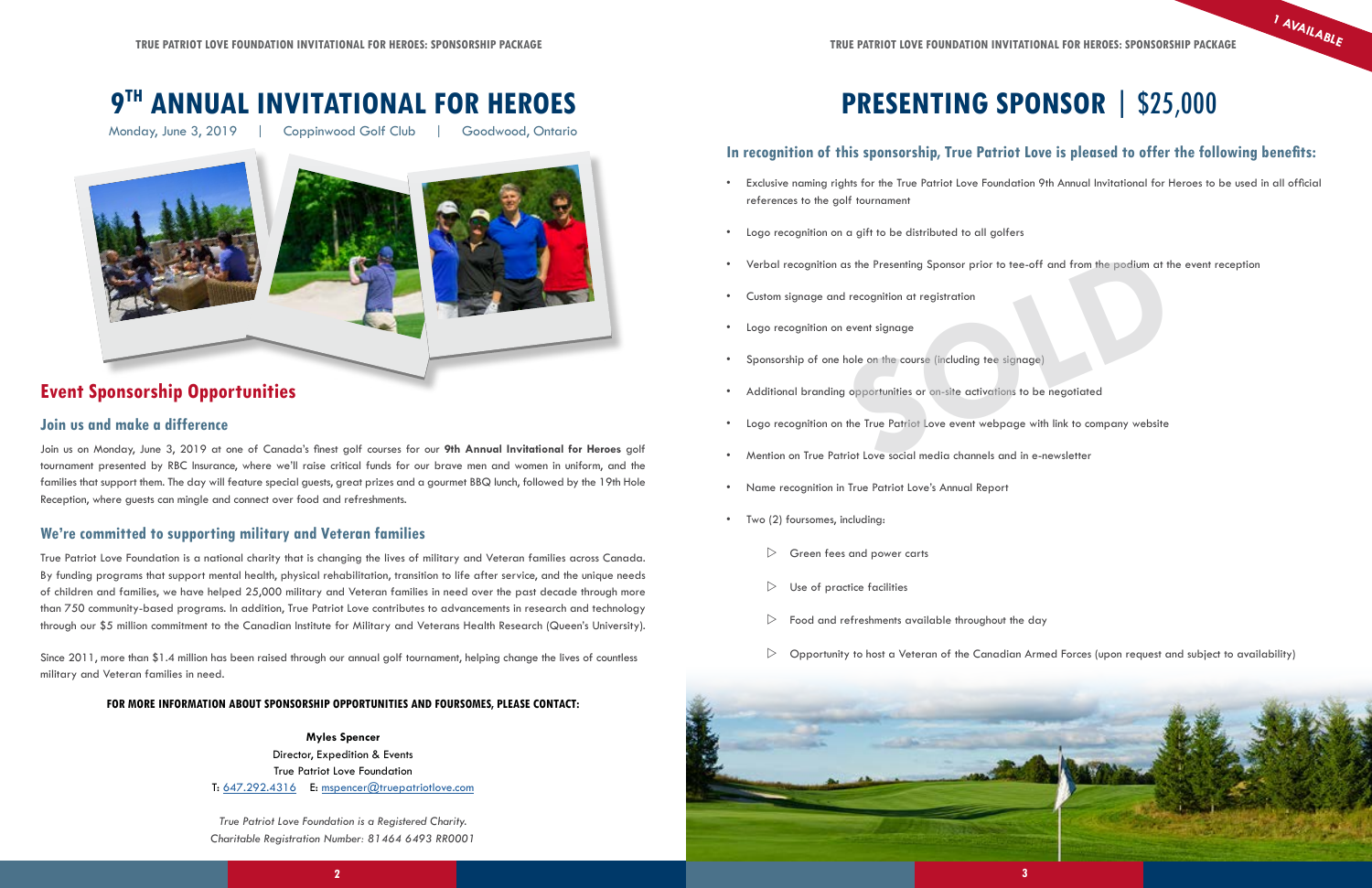



 $\triangleright$  Opportunity to host a Veteran of the Canadian Armed Forces (upon request and subject to availability)

- Company logo on golf balls gifted to every golfer and used throughout the day
- Verbal recognition as the Golf Ball Sponsor prior to tee-off and from the podium at the event reception
- Logo recognition on event signage

#### **In recognition of this sponsorship, True Patriot Love is pleased to offer the following benefits:**

#### **LUNCH SPONSOR,** OR **19TH HOLE RECEPTION SPONSOR**

- Additional branding opportunities or on-site activations to be negotiated
- Sponsorship of one hole on the course (including tee signage)
- Logo recognition on the True Patriot Love event webpage with link to company website
- Mention on True Patriot Love social media channels and in e-newsletter
- Name recognition in True Patriot Love's Annual Report
- Two (2) foursomes, including:
	- $\triangleright$  Green fees and power carts
	- $\triangleright$  Use of practice facilities
	- $\triangleright$  Food and refreshments available throughout the day
	- $\triangleright$  Opportunity to host a Veteran of the Canadian Armed Forces (upon request and subject to availability)

#### **In recognition of this sponsorship, True Patriot Love is pleased to offer the following benefits:**

- Verbal recognition as Hospitality Sponsor prior to tee-off and from the podium at the event reception
- Customized signage and recognition (based on Golf Sponsorship selection)
	- $\triangleright$  Lunch Sponsor Signage: in the pre-tournament lunch area
	- $\triangleright$  19<sup>th</sup> Hole Reception Sponsor: in the clubhouse dining area
- Logo recognition on event signage
- Additional branding opportunities or on-site activations to be negotiated
- Sponsorship of one hole on the course (including tee signage)
- Logo recognition on the True Patriot Love event webpage with link to company website
- Mention on True Patriot Love social media channels and in e-newsletter
- Name recognition in True Patriot Love's Annual Report
- One (1) foursome, including:
	- $\triangleright$  Green fees and power carts
	- $\triangleright$  Use of practice facilities
	- $\triangleright$  Food and refreshments available throughout the day
	-

## **GOLF BALL SPONSOR** | \$16,500



 **1 AVAILABLE**

**2 AVAILABLE**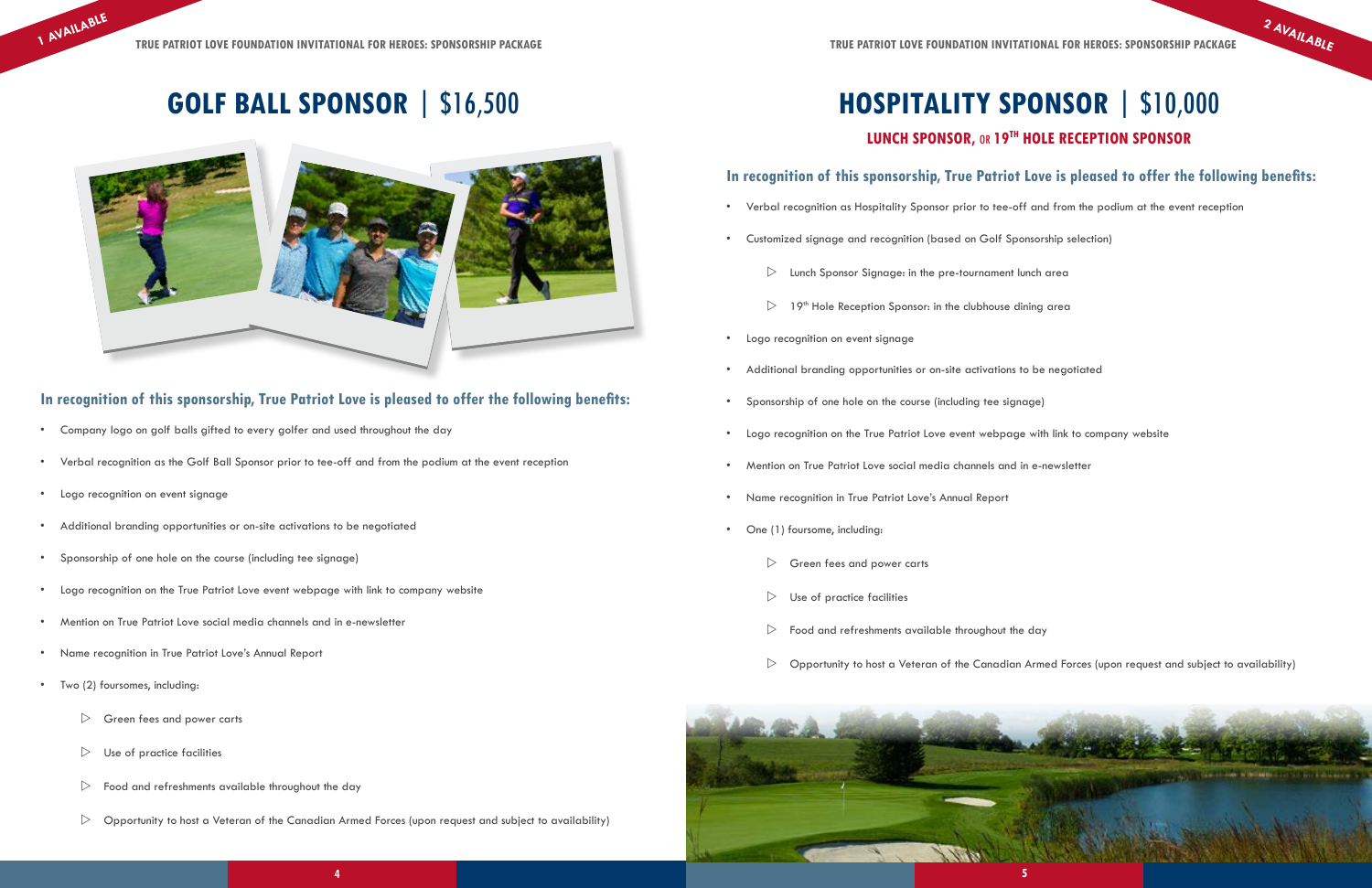- Logo recognition on event signage
- Sponsorship of one hole on the course (including tee signage)
- Logo recognition on the True Patriot Love event webpage with link to website
- Name recognition in True Patriot Love's Annual Report
- One (1) foursome, including:
	- $\triangleright$  Green fees and power carts
	- $\triangleright$  Use of practice facilities
	- $\triangleright$  Food and refreshments available throughout the day
	- $\triangleright$  Opportunity to host a Veteran of the Canadian Armed Forces (upon request and subject to availability)



## **HOLE SPONSOR** | \$7,500

#### **In recognition of this sponsorship, True Patriot Love is pleased to offer the following benefits:**

# **FOURSOME** | \$5,000

- 
- 
- 
- 

• Green fees and power carts

Use of practice facilities

• Food and refreshments available throughout the day

• Opportunity to host a Veteran of the Canadian Armed Forces (upon request and subject to availability)

## **SINGLE GOLFER |** \$1,250



- Green fees and power carts
- Use of practice facilities
- Food and refreshments available throughout the day

#### **Can't attend, but want to join our evening 19th Hole Reception? Single tickets are available for \$250**

*Food and refreshments available following the golf tournament.* 

## **Other ways to participate in the event:**

### **For more information or to make a donation, visit our event webpage:**

#### **[truepatriotlove.com/9th-annual-invitational-heroes](http://truepatriotlove.com/9th-annual-invitational-heroes)**

**LIMITED QUANTITIES**